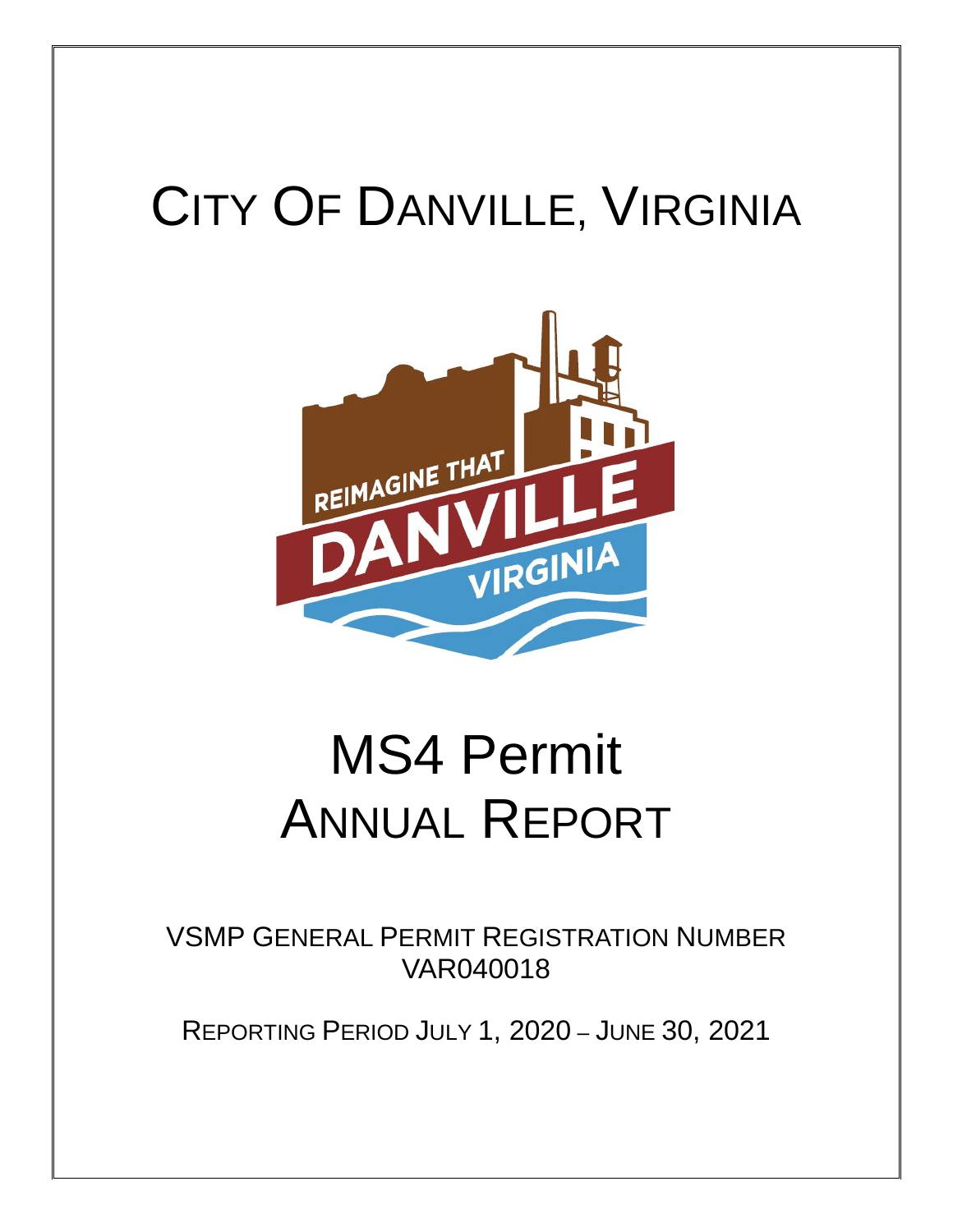# **MS4 Annual Report**

#### **I.D.2.a**

- o **Permittee/System Name:** City of Danville
- o **Permit Number:** VAR040018

#### **I.D.2.b**

o **Annual Report Year:** July 1, 2020 – June 30, 2021

#### **I.D.2.e**

**Evaluation of MS4 program implementation:** It appears that the City of Danville is in compliance with all applicable permit conditions. The City has implemented BMPs for each of the Six Minimum Measures and will continue to review existing BMPs, policies, procedures, and supporting documents. The City is currently revising its MS4 Program Plan in accordance with corrective actions established by the 2020 MS4 Audit by DEQ and has three remaining items that will be addressed by 11/1/21. The Program Plan has already been substantially revised to update the "Existing Resources", "Contact List", "Measurable Goals", and "Responsibility for Implementation" sections of every BMP for each MCM. Many standard operating procedures, policies, and supporting documents have been revised and all have been incorporated directly into the Program Plan. Each minimum standard is discussed below.

- MCM#1 (Public Education & Outreach): The City of Danville has implemented all BMPs listed in the Program Plan and met the associated goals. MCM#1 of the Program Plan has been revised to include additional specific actions the public can take to minimize high priority issues, such as Pet Waste Management and Lawn/Yard Waste Management and additional resources have been compiled into the Public Education & Outreach Plan and BMP 1.1.
- MCM#2 (Public Involvement/Participation): The City of Danville has implemented all BMPs listed in the Program Plan and met the associated goals. It appears public involvement has decreased in river cleanups during this reporting period than in years past, with less participating volunteers, likely due to Covid-19 restrictions. The City is actively working towards ways to increase public involvement & participation that can remain safe and beneficial while still under various gathering restrictions. The "SeeClickFix" and "Fix it Danville" webpages have been updated to include public reports of illicit discharges, improper disposals, spills, land disturbance complaints, and other stormwater pollution concerns. MCM#2 of the Program Plan has been revised and updated.
- MCM#3 (Illicit Discharge Detection and Elimination): The City of Danville has implemented all BMPs listed in the Program Plan and met the associated goals. The City has evaluated all outfalls and removed 774 outfalls that do not meet the EPA/DEQ definition of an outfall. The City now has a total of 567 confirmed outfalls. This will increase the screening frequency of legitimate outfalls and keep the database more manageable. The Outfall Map & Information Table have been updated and now include drainage areas, predominant land uses, and approved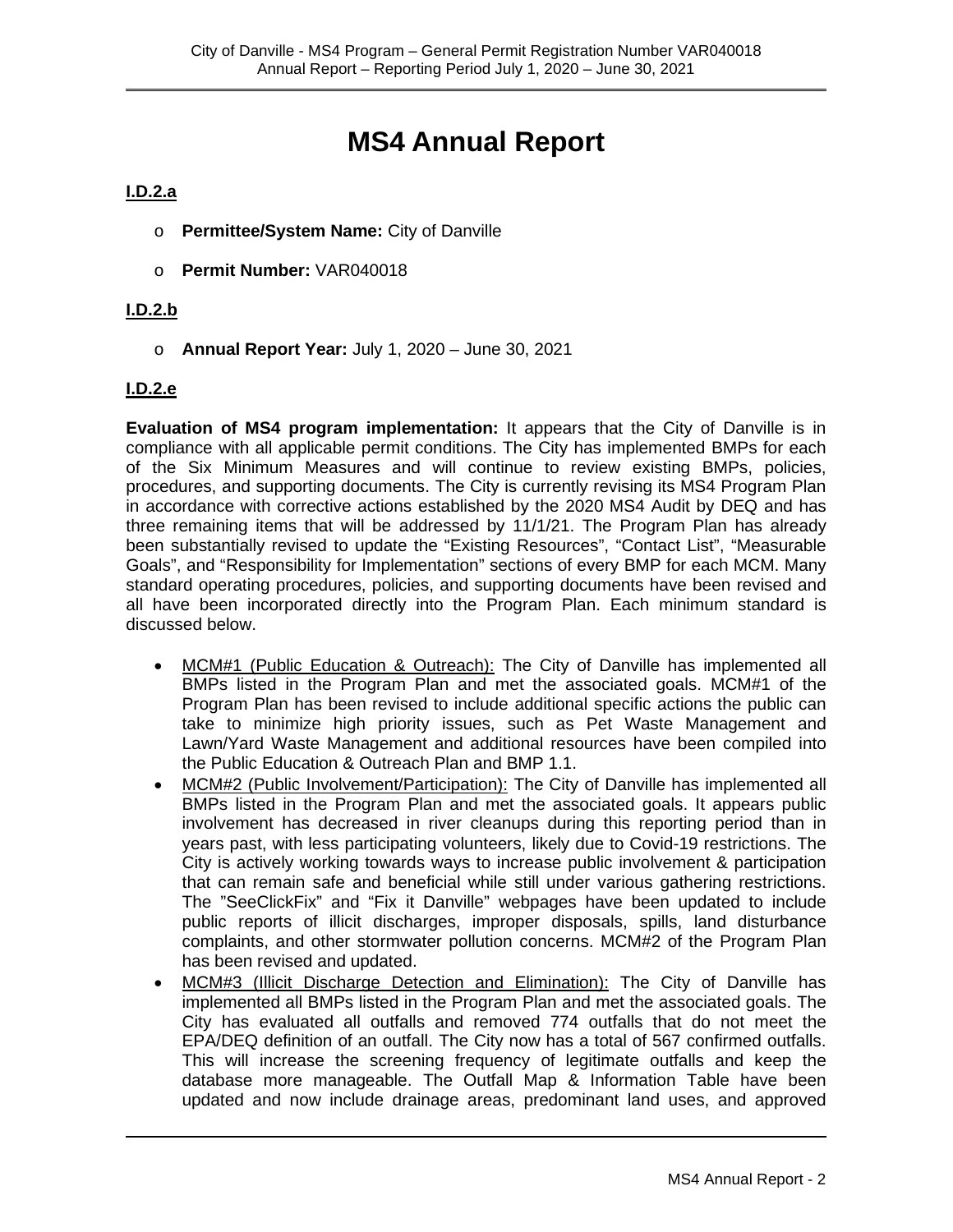TMDLs for each outfall. The IDDE Procedures have been revised to state that outfall screening will take place during dry weather (with a definition) and the Outfall Field Inspection Form has been revised with all required tracking information from the General Permit. MCM#3 of the Program Plan has also been revised and updated.

- MCM#4 (Construction Site Stormwater Runoff Control): The City of Danville has implemented all BMPs listed in the Program Plan and met the associated goals. The City now submits Land Disturbance Reports to DEQ on a monthly basis and has revised & updated MCM#4 of the Program Plan to include all ordinances, inspection and compliance procedures, and other model letters/checklists/supporting documents.
- MCM#5 (Post-Construction Stormwater Management in New Development and Development on Prior Developed Land): The City of Danville has implemented most BMPs listed in the Program Plan and met most associated goals. In accordance with a corrective action given from the 2020 MS4 Audit, the City of Danville will provide a schedule to DEQ to ensure that all privately owned stormwater management facilities are inspected every 5 years. During this reporting period, the City revised and updated its Private & Public Stormwater Management Facility Inspection & Maintenance Procedures, revised the City's master SMF database to include all data required by the General Permit, and revised MCM#5 of the Program Plan.
- MCM#6 (Pollution Prevention/Good Housekeeping for Municipal Operations): The City of Danville has implemented the BMPs listed in the Program Plan and met the associated goals. During this reporting period, the City revised and updated its Municipal Stormwater Operations & Maintenance Plan, MS4 Training Plan, Nutrient Management Plans and MCM#6 of the Program Plan. The City also created an employee certification tracking document to ensure all employees remain in compliance with their certifications.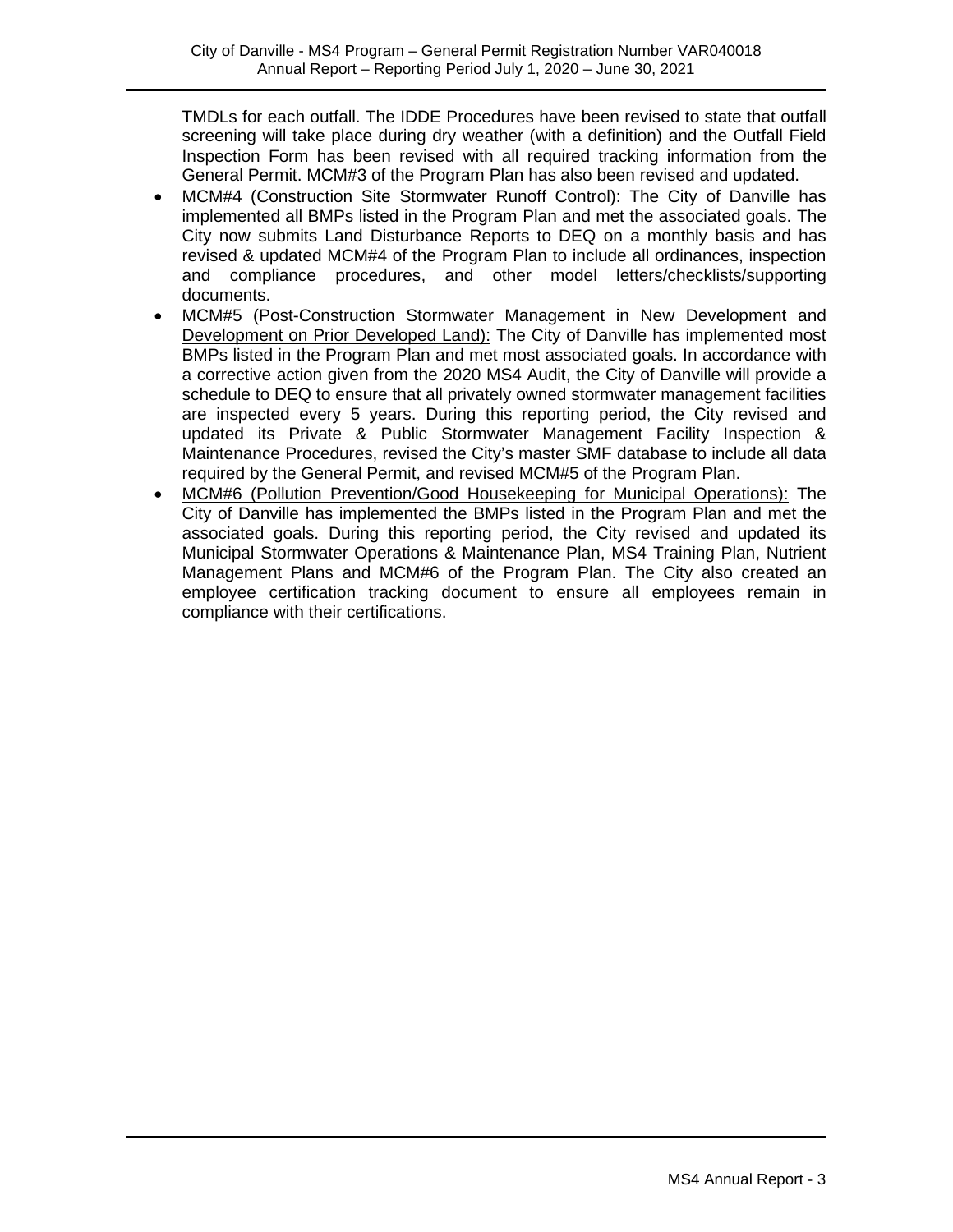# **MCM #1: Public Education & Outreach**

#### **I.E.1.g**

The City of Danville has identified three high priority stormwater issues to meet the goal of educating the public in accordance with the Public Education and Outreach program. For the July 2020 – June 2021 reporting year, the City of Danville has identified the following three high-priority stormwater issues and the corresponding strategies used to implement them.

#### **Sediment**

Land disturbing activities create the most potential for sediment loading of local streams. The City of Danville should have the greatest control over this priority issue through administration of erosion & sediment control ordinance and stormwater management policies.

- "Make Danville Shine": The City of Danville has adopted the campaign "Make Danville Shine" during the month of May. During May, Public Works allows for oversized piles of separated yard waste and household debris to be placed at residential curbsides for collection. The normal fees for appliance disposal will also be waived and up to four tires per residence can be left at the curb for free pickup. During this month, fees and waste amount restrictions are temporarily lifted, thus incentivizing property owners to properly dispose of waste. Typically, Community Development would hold an Expo with home care professionals & City booths where Public Works would provide stormwater management information & free yard waste bags, but due to the Covid-19 Pandemic, the Expo was canceled. Public Works was still able to distribute approximately 200 Stormwater Pollution brochures as a part of this event. Additional information is available at [https://www.danville-va.gov/CivicAlerts.aspx?AID=4328.](https://www.danville-va.gov/CivicAlerts.aspx?AID=4328)
- Informational Brochures: Printed material addressing stormwater pollution is available at numerous public locations in Danville. These locations include; although are not limited to, City Hall, Public Works, and the Parks and Recreation Department. Approximately 200 brochures were distributed during this reporting period.
- City of Danville Website: A webpage is maintained on the City of Danville's website containing information on pollution prevention, illicit discharges, stormwater management, water quality, as well as references to the related Ordinances enforced by the City. More information is available at [https://www.danville-va.gov/606/Stormwater-](https://www.danville-va.gov/606/Stormwater-Pollution)[Pollution.](https://www.danville-va.gov/606/Stormwater-Pollution)
- Environmentally Themed Events: The Danville Public Library regularly holds many events with environmental health themes geared for school-aged children.
	- o Library Scouts The Library hosts monthly meetings in the "Maker Lab" at the library to discuss upcoming programs in the community, do explorer/environmental-themed activities and crafts. They also regularly schedule Dan River Clean Up events. One clean up event was performed on May 15, 2021 and 13 students picked up 13 total bags of trash.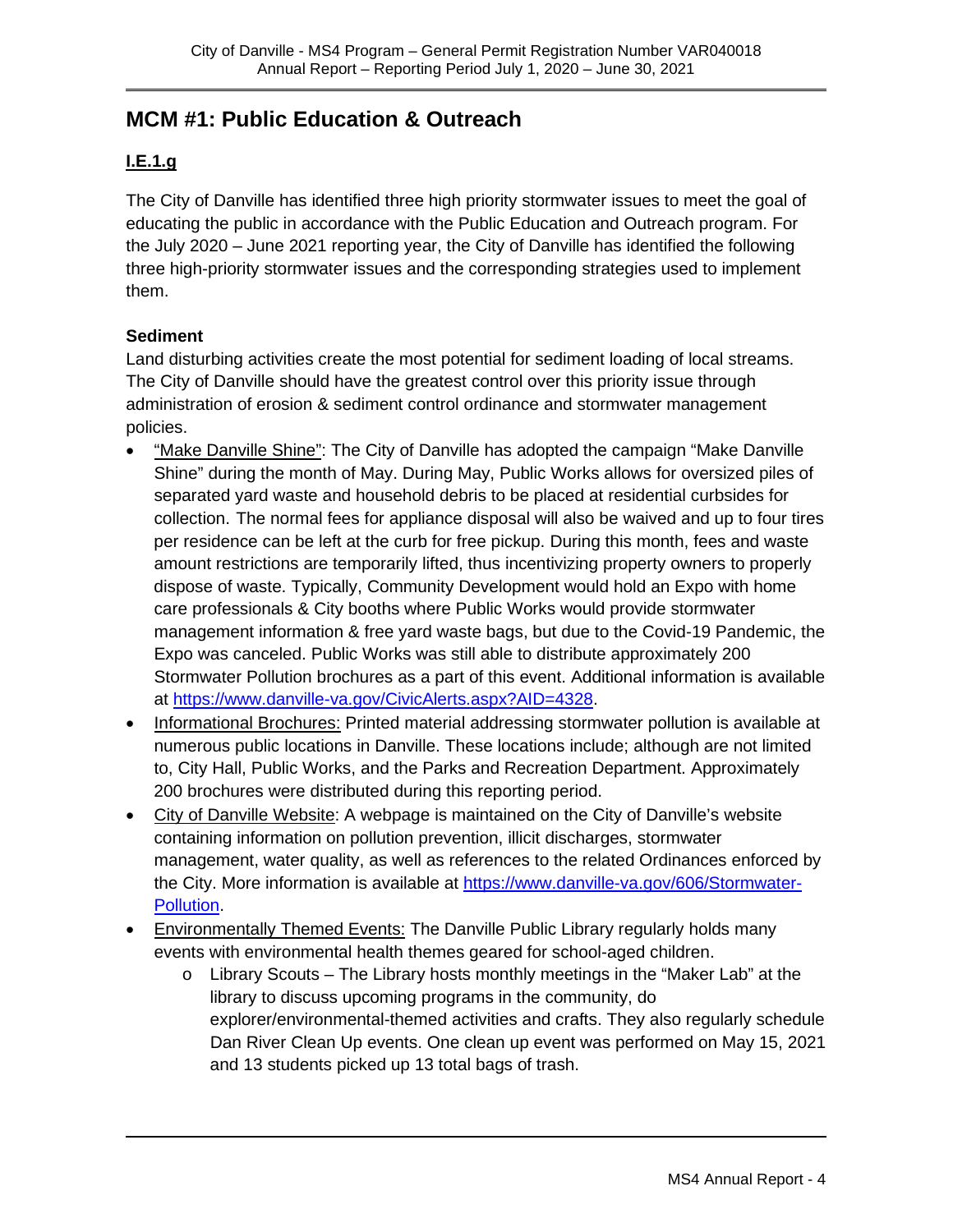- $\circ$  Junior Naturalists The Library hosts monthly meetings to learn about the natural world and understand the importance of nature through activities and crafts.
- o Creek Crawl The Library hosts regular "creek crawls" at Anglers Park to explore the shallows of a local creek and find out what types of creatures live there. Participants learn about the importance of macro invertebrates and their life cycles.
- $\circ$  Gardening at the Urban Farm The Library hosts educational events at a local public Urban Farm at the Farmers Market. Participants learn a variety of topics focused on growing your own food, tending plots, weeding, and proper watering techniques.

#### **Nutrients**

Sources of nitrogen and phosphorus loading to the Dan River are present on both public and private properties. Agricultural, industrial, commercial, and residential property are potential private sources of nutrients that the City may have little control over; however, may be ultimately responsible for oversight.

- Stormwater Awareness Month: September is designated as national stormwater awareness month. For the month of September 2020, the City of Danville posted information regarding stormwater pollution prevention on the Danville employee homepage.
- City of Danville Website: A webpage is maintained on the City of Danville's website containing information on pollution prevention, illicit discharges, stormwater management, water quality, as well as references to the related Ordinances enforced by the City. More information is available at [https://www.danville-va.gov/606/Stormwater-](https://www.danville-va.gov/606/Stormwater-Pollution)[Pollution.](https://www.danville-va.gov/606/Stormwater-Pollution)
- Storm Drain Markers: The City of Danville collaborated with the Danville After Hours Rotary Club, the Dan River Basin Association, and the Danville Regional Foundation to fund and install storm drain markers within the City. The first marker was installed in October 2015 and installation remains ongoing. Public Works Engineering maintains a box of the storm drain markers and periodically installs markers at known areas of suspected discharge. Overall, more than 400 storm drains have been marked "Do Not Dump, Drains to River" in high traffic areas of the city and the installations have been promoted on social media.
- **Environmentally Themed Events: The Danville Public Library regularly holds many** events with environmental health themes geared for school-aged children.
	- $\circ$  Library Scouts The Library hosts monthly meetings in the "Maker Lab" at the library to discuss upcoming programs in the community, do explorer/environmental-themed activities and crafts. They also regularly schedule Dan River Clean Up events. One clean up event was performed on May 15, 2021 and 13 students picked up 13 total bags of trash.
	- $\circ$  Junior Naturalists The Library hosts monthly meetings to learn about the natural world and understand the importance of nature through activities and crafts.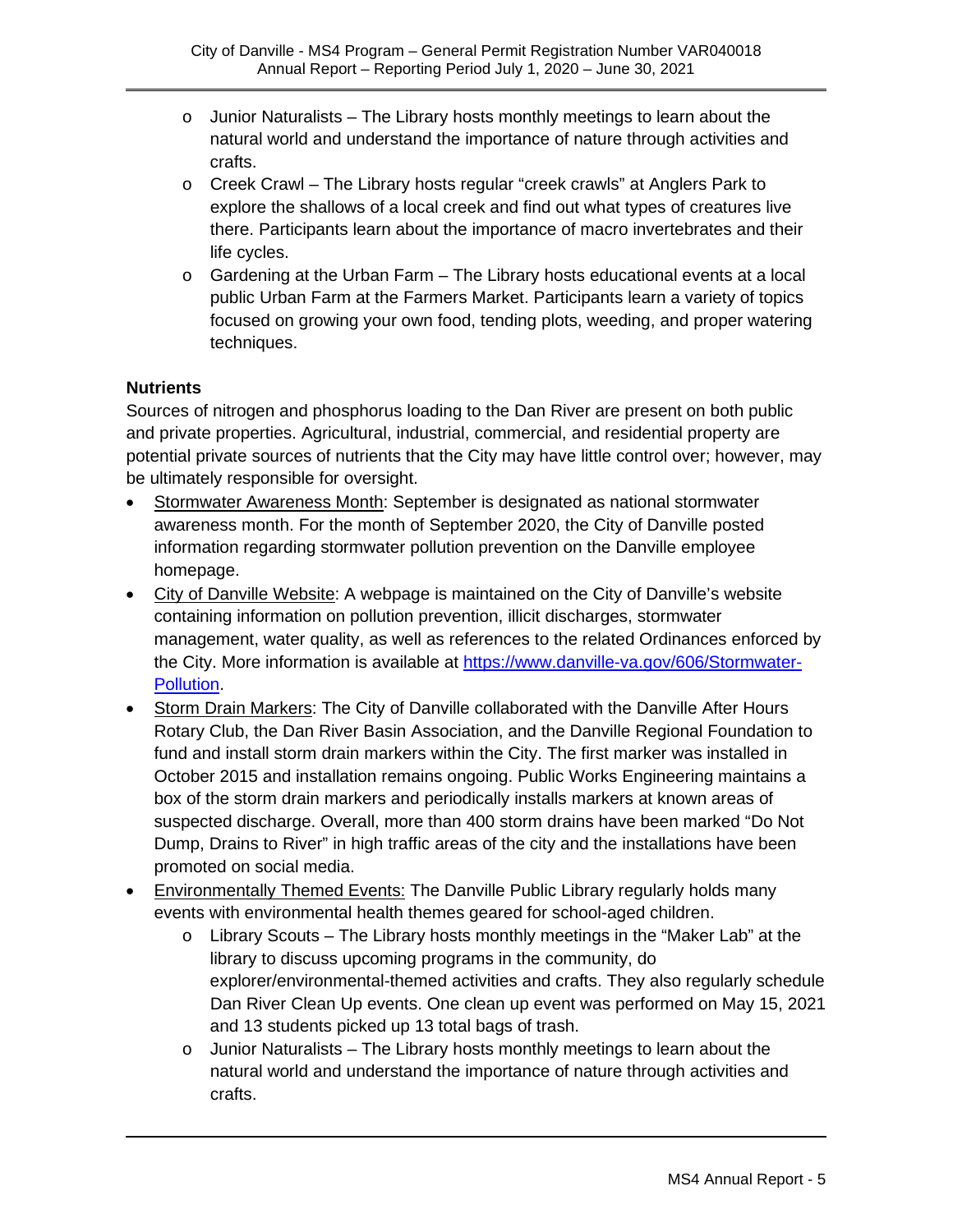- o Creek Crawl The Library hosts regular "creek crawls" at Anglers Park to explore the shallows of a local creek and find out what types of creatures live there. Participants learn about the importance of macro invertebrates and their life cycles.
- $\circ$  Gardening at the Urban Farm The Library hosts educational events at a local public Urban Farm at the Farmers Market. Participants learn a variety of topics focused on growing your own food, tending plots, weeding, and proper watering techniques.

#### **Bacteria**

Increases in the biological loading to the Dan River are primarily present in the form of animal defecation and sanitary sewer overflows. Increased levels of bacteria in water reduce the amount of available oxygen and can be detrimental to aquatic ecosystems.

- Enviroscape Models: The Danville Science Center currently maintains Enviroscape models to demonstrate stormwater runoff.
- Informational Brochures: Printed material addressing pet waste management is available at numerous public locations in Danville. These locations include although not limited to, City Hall, Public Works, and the Parks and Recreation Department.
- City of Danville Website: A webpage is maintained on the City of Danville's website containing information on pet waste and management tips as well as the City Ordinance on non-stormwater discharges. More information is available at [https://www.danville](https://www.danville-va.gov/606/Stormwater-Pollution)[va.gov/606/Stormwater-Pollution.](https://www.danville-va.gov/606/Stormwater-Pollution)
- Pet Waste Stations: Waste stations and signage have been installed at eight (8) high pedestrian traffic areas such as the Riverwalk Trail and high-traffic walking areas to encourage proper disposal of pet waste.
- Environmentally Themed Events: The Danville Public Library regularly holds many events with environmental health themes geared for school-aged children.
	- $\circ$  Library Scouts The Library hosts monthly meetings in the "Maker Lab" at the library to discuss upcoming programs in the community, do explorer/environmental-themed activities and crafts. They also regularly schedule Dan River Clean Up events. One clean up event was performed on May 15, 2021 and 13 students picked up 13 total bags of trash.
	- $\circ$  Junior Naturalists The Library hosts monthly meetings to learn about the natural world and understand the importance of nature through activities and crafts.
	- o Creek Crawl The Library hosts regular "creek crawls" at Anglers Park to explore the shallows of a local creek and find out what types of creatures live there. Participants learn about the importance of macro invertebrates and their life cycles.
	- $\circ$  Gardening at the Urban Farm The Library hosts educational events at a local public Urban Farm at the Farmers Market. Participants learn a variety of topics focused on growing your own food, tending plots, weeding, and proper watering techniques.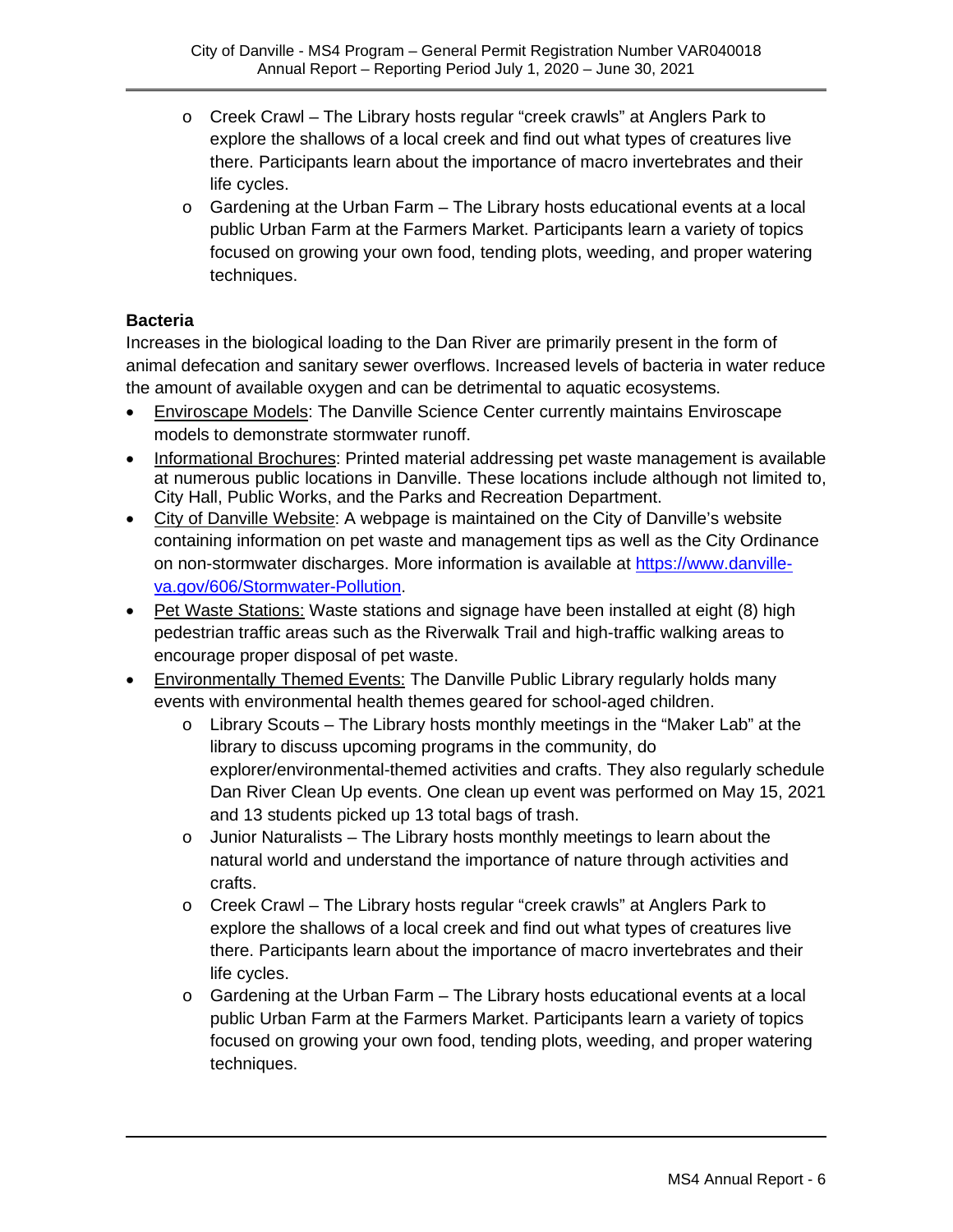# **MCM #2: Public Involvement/Participation**

#### **I.E.2.f(1)**

• The City of Danville Public Works Engineering Department investigated approximately 45 stormwater drainage complaints from the public during the reporting period. The public has many different avenues to contact Public Works including the Public Works switchboard, a direct line to PW Engineering, and the SeeClickFix system online. All drainage complaints are discussed by the Stormwater Drainage Committee and responded to by phone or letter. All public reports submitted through the SeeClickFix system automatically generate a Service Request through the "City Works" app, which notifies the appropriate personnel to respond. All calls to the Public Works switchboard and to PW Engineering are manually entered into the City Works app and dispatched to appropriate personnel to respond. The SeeClickFix system has been revised within this reporting period to accept public reports of illicit discharges, improper disposal, spills to the MS4, complaints about land disturbing activities, and stormwater pollution concerns.

#### **I.E.2.f(2)**

• A web link to the MS4 Program Plan and Annual Report can be found at: <http://www.danville-va.gov/886/Municipal-Separate-Storm-Sewer-System>

#### **I.E.2.f(3 & 4)**

The City of Danville has performed the following Public Involvement / Participation for the reporting period:

• River Cleanups: The following river cleanups were scheduled and sponsored by Parks and Recreation and the Danville Science Center on the Dan River for this reporting period:

| <b>Date</b>         | Location                            | Group                     | <b>Volunteers</b> | <b>Metric</b> |
|---------------------|-------------------------------------|---------------------------|-------------------|---------------|
| 3/20/21             | RT at MLK Bridge                    | <b>Riverview Rotary</b>   | 25                | 14 bags       |
| 4/24/21             | RT at YMCA                          | Anonymous                 | 15                | 15 bags       |
| 5/15/21             | <b>RT</b> at Carrington<br>Pavilion | <b>DPL Library Scouts</b> | 13                | 13 bags       |
| 6/6/21              | Camilla Williams<br>Park            | Anonymous                 | 3                 | 3 bags        |
| *RT=Riverwalk Trail |                                     |                           | 56                | 45 bags       |

Cleanups along the river are very direct, "boots on the ground" involvement opportunities that provide immediate improvements to water quality by removing trash and debris immediately threatening the quality of the river.

• Make Danville Shine: The City of Danville has adopted the campaign "Make Danville Shine" during the month of May. During May, Public Works allows for oversized piles of separated yard waste and household debris to be placed at residential curbsides for collection. The normal fees for appliance disposal will also be waived and up to four tires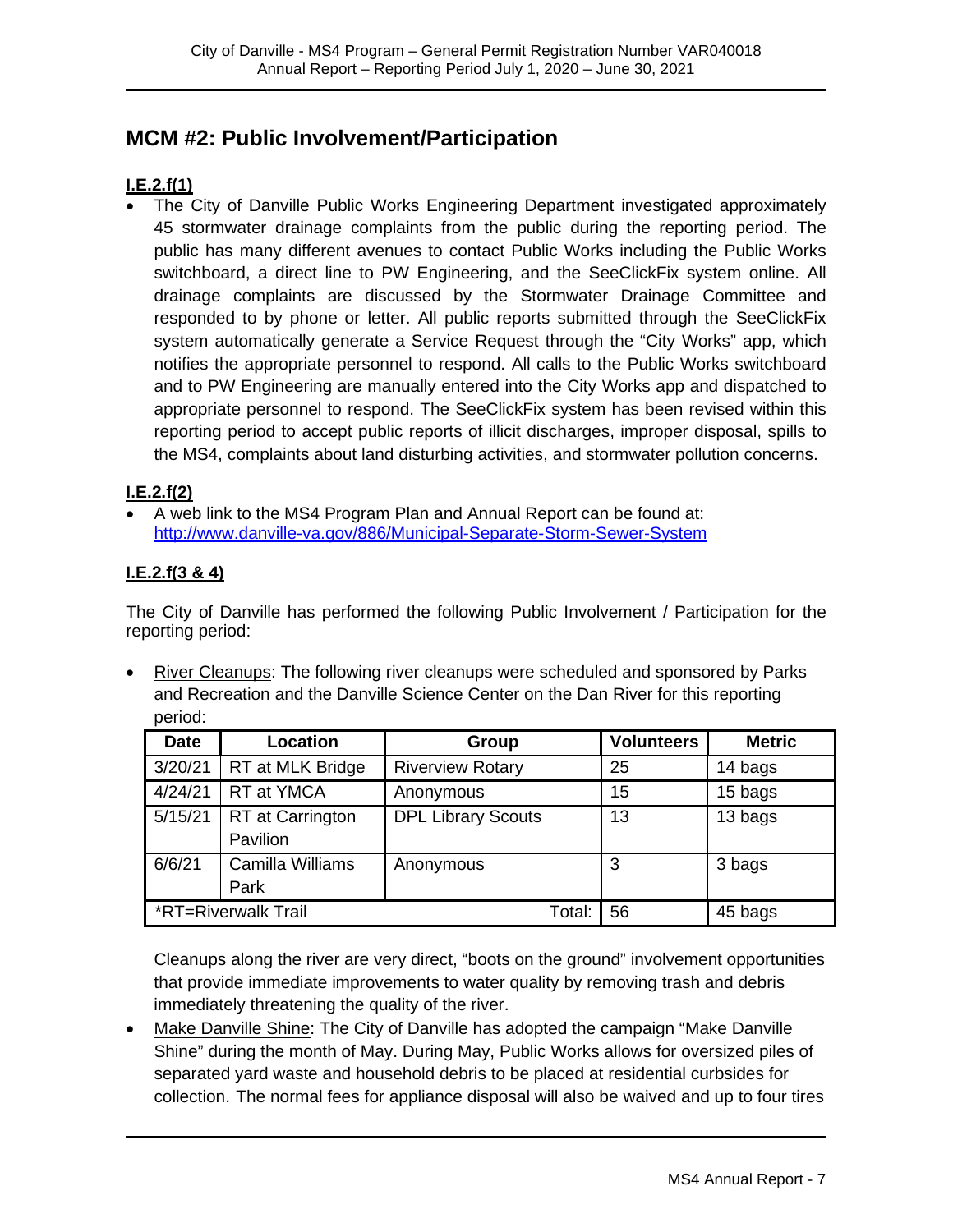per residence can be left at the curb for free pickup. During this month, fees and waste amount restrictions are temporarily lifted, thus incentivizing property owners to properly dispose of waste. Typically, Community Development would hold an Expo with home care professionals & City booths where Public Works would provide stormwater management information & free yard waste bags, but due to the Covid-19 Pandemic, the Expo was canceled. Public Works was still able to distribute approximately 200 Stormwater Pollution brochures as a part of this event.

- Waste Pickup: The City of Danville distributes free recyclable paper yard waste bags to residents via pickup from the Public Works main office. Yard waste and refuse is picked up from residents on a weekly basis. Several recycling centers are located throughout the City and the City offers a bi-weekly residential recycling pickup service. Used tires can be picked up along the curb at a cost of \$2 per passenger/light truck tire and \$5 per heavy-duty truck tire. During the 2020 – 2021 reporting period, the following services were provided:
	- o 80,000 free yard waste bags distributed
	- o 8,475 tons of yard waste collected
	- o 7,530 bags of litter collected
	- o 999 tons of recycling collected
	- o 1,284 used tires collected
	- o 198 tons of street sweeping trash/debris collected
	- o 16,528 tons of refuse collected
	- o 537 dead animals collected

By having all of the above services available, residents and businesses are more likely to participate in the proper disposal of these items in lieu of improper disposal in drains and waterways.

#### **I.E.2.f(5)**

The City of Danville did not collaborate with any other MS4 permittees for public involvement opportunities.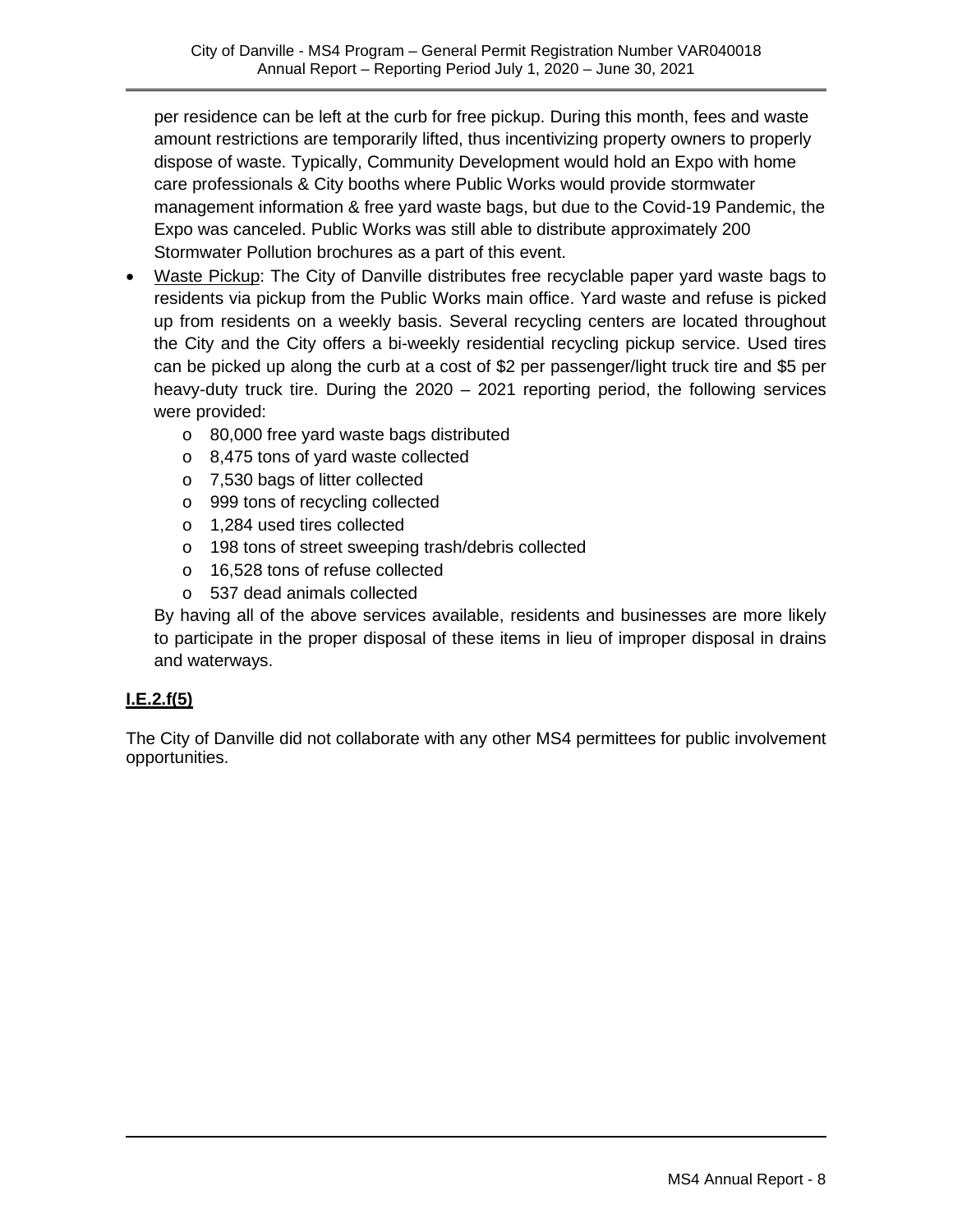## **MCM #3: Illicit Discharge Detection & Elimination**

#### **I.E.3.e(1)**

The MS4 map and information table are updated to reflect any changes within the MS4 serving area. As public & private construction projects are completed, the City completes a storm sewer survey to update our Storm Sewer GIS with as-built data, which includes any new outfalls. Revisions were made to the MS4 map and information table during this reporting period to reflect changes that occurred within the MS4. The MS4 map and information table have both been revised to remove 774 outfalls that do not meet the EPA/DEQ definition of an outfall and now have a total of 567 confirmed outfalls.

#### **I.E.3.e(2)**

#### **Outfalls Screened During the Reporting Period:**

The City of Danville has screened 50 outfalls as part of the dry weather screening program. The MS4 Outfall Data Table confirms that no more than 50% of the outfalls screened were screened in the previous 12 month period. One outfall screened during this reporting period was suspect of a possible illicit discharge. It was investigated and the details are listed in the table below (it was confirmed that there was no illicit discharge).

#### **I.E.3.e(3)**

#### **Suspected Illicit Discharges:**

There were thirteen documented illicit discharge investigations during the reporting period, five of which were sanitary sewer overflows separately reported to DEQ. All sanitary sewer overflows were addressed and cleaned by Public Works sanitation crews. The illicit discharges were resolved in the following manner: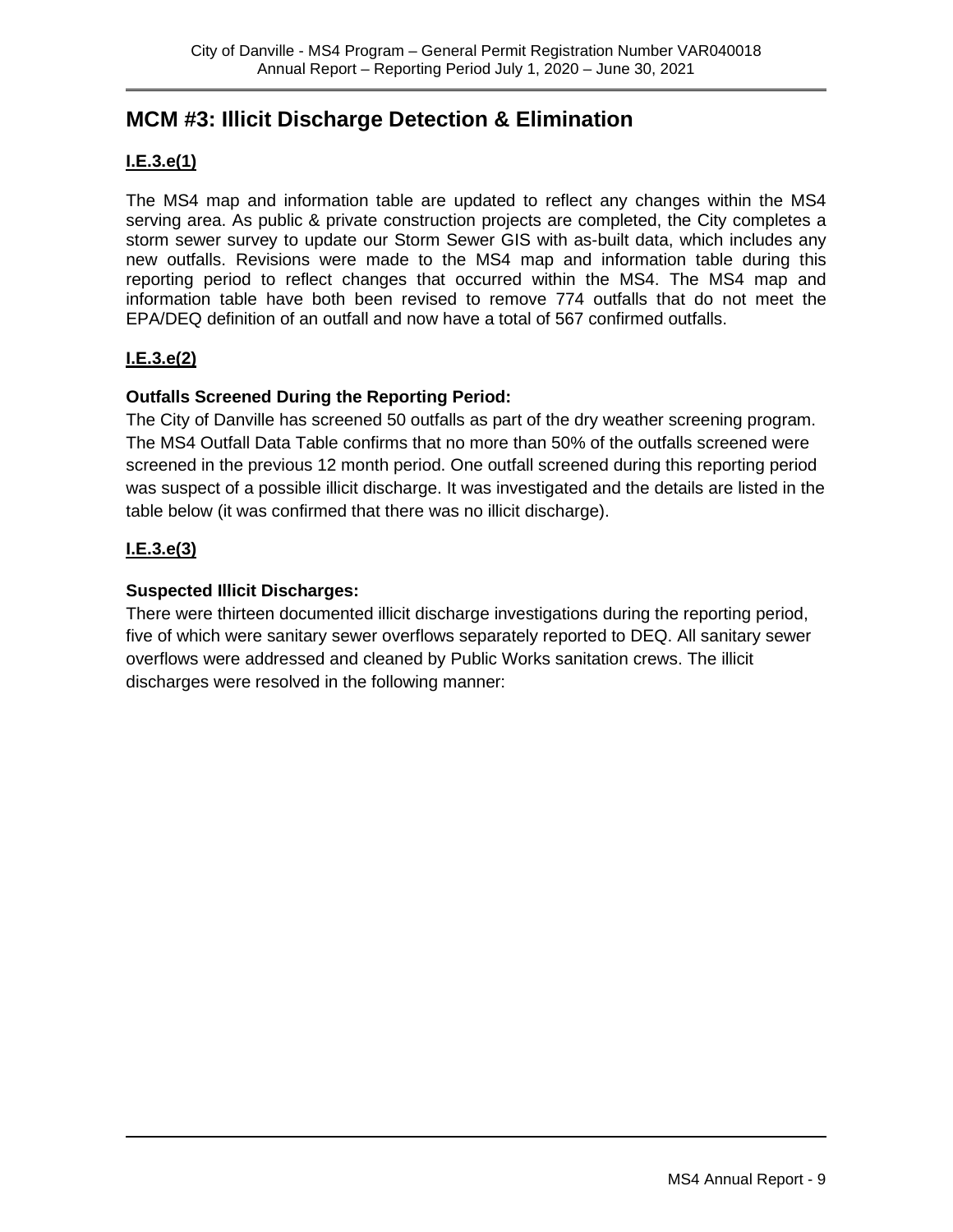| SR#    | Date     | Address              | <b>Details</b>                                                                                                                                                                                                                                                      | <b>Resolution</b>                                                                                                                                                                                                                                                                                                                                                         | <b>Follow-up activities</b>                                                                                                                                                          | Closed  |
|--------|----------|----------------------|---------------------------------------------------------------------------------------------------------------------------------------------------------------------------------------------------------------------------------------------------------------------|---------------------------------------------------------------------------------------------------------------------------------------------------------------------------------------------------------------------------------------------------------------------------------------------------------------------------------------------------------------------------|--------------------------------------------------------------------------------------------------------------------------------------------------------------------------------------|---------|
| 197671 | 10/1/20  | க்<br>ξÊ<br>$\sim$   | Residential property owner<br>has a failing septic drain field<br>that has discharged sewage<br>$\frac{8}{3}$ water onto the front yard.                                                                                                                            | Property owner worked with Inspections Dept. to Since the septic line was<br>disconnect drain field and connect into the City's connected into the City's<br>sanitary system. The discharge was very minor<br>and mostly contained within the drain field.<br>Sewer tap was installed, and existing failing<br>septic tank was disconnected, pumped out and<br>filled in. | sanitary sewer, and the<br>septic tank pumped out<br>& backfilled, this<br>completely resolved this<br>illicit discharge.                                                            | 1/29/21 |
| 198887 | 10/21/20 |                      | A neighbor called in to report<br>that the resident at 77<br>Carlson Ave. works on<br>$\frac{5}{2}$ automotive vehicles in their<br>g yard possibly allowing fluids<br>$\mathbb{R}$ to be spilled on the ground.                                                    | Attempts at contact were made to the resident,<br>however, there was no response. A letter was<br>sent informing the resident that any automotive<br>work done allowing fluids to spill on the ground<br>or drainage system is a violation of the City<br>Code and that all automotive fluids be properly<br>disposed of.                                                 | A letter was sent to the<br>resident to inform them<br>of violations of the code<br>and to properly dispose<br>of automotive fluids.                                                 | 1/29/21 |
| 203625 | 10/28/20 | $\breve{\mathsf{d}}$ | Grease interceptor at Red<br>Lobster restaurant had failed<br>$\frac{1}{\overline{8}}$ and allowed grease/waste to<br>solverflow into the storm drain<br>$\frac{1}{2}$ in the adjacent parking lot.                                                                 | The Inspections division of Community<br>Development made contact with Red Lobster<br>and cited the restaurant to repair the failed<br>grease interceptor. Red Lobster then fixed the<br>interceptor on 2/5/21.                                                                                                                                                           | Inspections cited Red<br>Lobster for the code<br>violation and the<br>restaurant made the<br>necessary repairs for<br>compliance.                                                    | 2/5/21  |
| 203621 | 1/5/21   | ö<br>Lynch<br>63     | Property owner had a septic<br>side yard.                                                                                                                                                                                                                           | Owner was cited for the code violation. The<br>tank that overflowed into their <i>owner paid to have their full septic tank pumped</i><br>out, resolving the violation.                                                                                                                                                                                                   | Owner was cited for the<br>code violation. The<br>owner pumped out their<br>septic tank to bring it<br>back into compliance.                                                         | 2/1/21  |
| 204980 | 1/29/21  | ځ                    | A citizen reported leaking oil<br>from a car in front of 203<br>$\frac{1}{\frac{1}{2}}$ Skylark Dr. They said that an<br>$\frac{1}{\infty}$ absorbent material was<br>recently used to soak up a<br>previous leak, but there is<br>more leaking.                    | A site visit confirmed the leak was very minor<br>and the amount was less than could be cleaned<br>up. A letter was sent to the residential property<br>owner informing them that if this was their car,<br>discharges of this type are prohibited, and it was and suggested they<br>strongly suggested they properly maintain their<br>vehicle.                          | A letter was sent<br>informing the resident<br>that automotive leaks are $\frac{1}{\sqrt{2}}$<br>violations of the code<br>and suggested they<br>properly maintain their<br>vehicle. |         |
| 206322 | /25/21   | 5.<br><b>Broad</b>   | Sewer service line is<br>completely blocked. A very<br>minor amount of sewage<br>overflowed out of a cleanout<br>in the yard. The Inspections<br>$\frac{1}{N}$ dept. asked the owner to<br>discontinue water use until<br>their sewer service was<br>reestablished. | The sewer tap and service line was replaced<br>and restored on 2/26/21. The amount of<br>overflow was insignificant and contained within<br>the yard.                                                                                                                                                                                                                     | Since the sewer tap and<br>service line was replaced<br>and restored, and the<br>discharge was too minor<br>to clean up, this illicit<br>discharge was<br>completely resolved.       | 2/26/21 |
| 213087 | 5/19/21  |                      | A sewer service line was<br><sub>is</sub> damaged by a gas main<br>replacement project and<br>$\frac{1}{2}$ caused a minor sewage<br>overflow in the yard of this<br>residential property.                                                                          | The damaged pipe was replaced by Public<br>Works. The sewage overflow was contained<br>within the lawn and once the service line was<br>repaired, the lawn was cleaned up and lime was<br>spread over the contaminated area.                                                                                                                                              | Since the sewer service<br>line was replaced and<br>restored, and the<br>discharge cleaned &<br>treated, this illicit<br>discharge was<br>completely resolved.                       | 7/29/21 |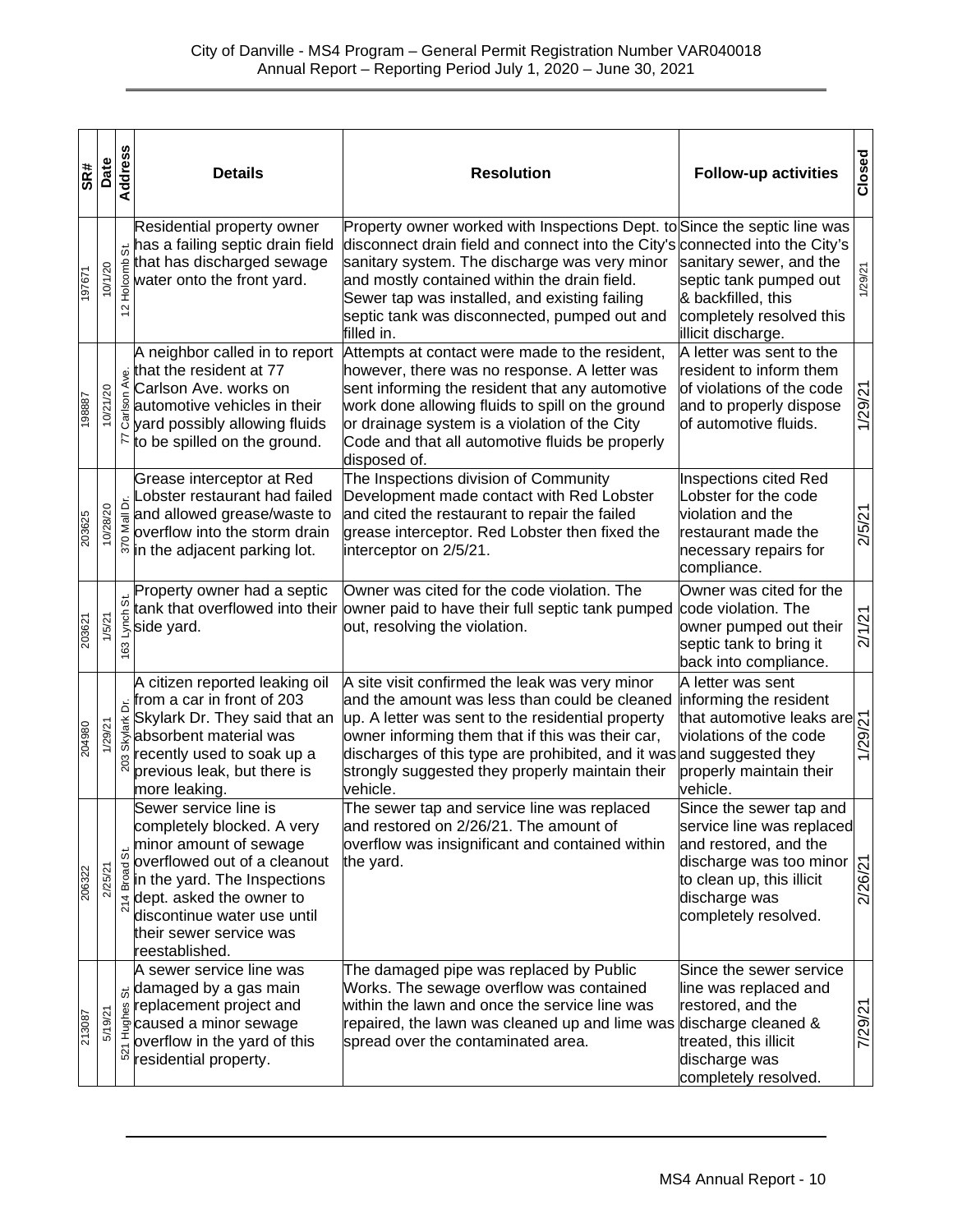| 202730 | 12/14/20  | ة<br>Northside<br>350       | Sewer system overflow at<br>Barker's Branch along the<br>Riverwalk Trail caused by a<br>flood caused by a washout of<br>a creek bank.                                                                    | A plug and bypass pumping was set up to<br>prevent further discharge until the line could be<br>repaired. The sewer line was eventually repaired 12/16/20. This was<br>and the creek bank was restored.                                                                                                                                                                                                                                                                                                                                                                                                                                                                                                             | This overflow was<br>reported to DEQ on<br>resolved after the sewer<br>line was repaired and<br>creek bank restored on<br>12/29/2020 under project<br>#400238.                  | 12/29/2020 |
|--------|-----------|-----------------------------|----------------------------------------------------------------------------------------------------------------------------------------------------------------------------------------------------------|---------------------------------------------------------------------------------------------------------------------------------------------------------------------------------------------------------------------------------------------------------------------------------------------------------------------------------------------------------------------------------------------------------------------------------------------------------------------------------------------------------------------------------------------------------------------------------------------------------------------------------------------------------------------------------------------------------------------|---------------------------------------------------------------------------------------------------------------------------------------------------------------------------------|------------|
| 205448 | 2/9/21    | Winston Ct.<br>4            | Sewer system overflow at<br>manhole #11110 with approx.<br>1200 gal. of sewage overflow<br>into the nearby creek.                                                                                        | The overflow was caused by a buildup of<br>grease, wipes, and feminine products in the line.<br>Blockage was cleared and the line was flushed.<br>Lime was spread over area of flow.                                                                                                                                                                                                                                                                                                                                                                                                                                                                                                                                | This overflow was<br>reported to DEQ on<br>2/9/21. This was<br>resolved after the<br>blockage was cleared<br>and the line was flushed<br>and the affected area<br>was treated.  | 2/23/21    |
| 216126 | 6/24/21   | ă<br>Airview<br>2548        | Sewer system overflow at<br>2548 Airview Dr. with approx.<br>800 gal. of sewage overflow<br>onto the surrounding ground.                                                                                 | The overflow was caused by a buildup of wipes<br>in the line. Blockage was cleared and the line<br>was flushed. Lime was spread over area of flow.                                                                                                                                                                                                                                                                                                                                                                                                                                                                                                                                                                  | This overflow was<br>reported to DEQ on<br>6/24/21. This was<br>resolved after the<br>blockage was cleared<br>and the line was flushed<br>and the affected area<br>was treated. | 6/28/21    |
|        | 2/15/21   | Sta<br>Pump<br>ă<br>Gilbert | Gilbert Dr. pump station with<br>approx. 1000 gal. of sewage<br>ground.                                                                                                                                  | Sewer system overflow at the The overflow was caused by an extended power This overflow was report<br>outage. While the power was out, sewage was<br>pumped and hauled out. Once the power was<br>overflow onto the surrounding restored, the lift station began functioning again.<br>The contaminated ground was treated with<br>hydraulic lime.                                                                                                                                                                                                                                                                                                                                                                  | to DEQ on 2/15/21. This<br>was resolved by<br>restoring power to the lift<br>station and treating the<br>contaminated ground.                                                   | 2/15/21    |
|        | 2/22/2021 | Anglers Park                | Sewer system overflow at<br>Anglers Park with approx.<br>1200 gal. of sewage overflow<br>onto the surrounding ground.                                                                                    | The overflow was caused by a problem with the<br>bar screen cleaning mechanism. The bar screen to DEQ on 2/22/21. This<br>was cleared and lime was spread over area of<br>flow.                                                                                                                                                                                                                                                                                                                                                                                                                                                                                                                                     | This overflow was report<br>was resolved by<br>restoring the bar screen<br>cleaning mechanism and<br>treating the<br>contaminated ground.                                       | 2/22/21    |
|        | 4/29/21   | Public Works                | During a dry weather<br>screening outfall inspection,<br>Outfall #12094 had<br>suspicious indicators for a<br>possible illicit discharge<br>(brown color, some<br>petroleum/gas odor, and<br>some suds). | The outfall was investigated by the administrator The sample confirmed<br>for the Public Works NPDES Industrial Permit.<br>He investigated the outfall and contributing<br>drainage area and did not find any possible illicit suspicion was resolved.<br>discharges. He noted that the smell was more of<br>a rotten egg/decaying biological matter and not<br>diesel/gasoline. He noted that foam can be a<br>result of high leaf/vegetation decay, which is a<br>major part of this contributing drainage area. He<br>got samples of the outfall discharge water and<br>the results confirmed that the diesel/petroleum<br>detected in the sample was 0.72 mg/L, which is<br>below the action threshold of 5ppm. | that there was no illicit<br>discharge, so this                                                                                                                                 | 5/7/21     |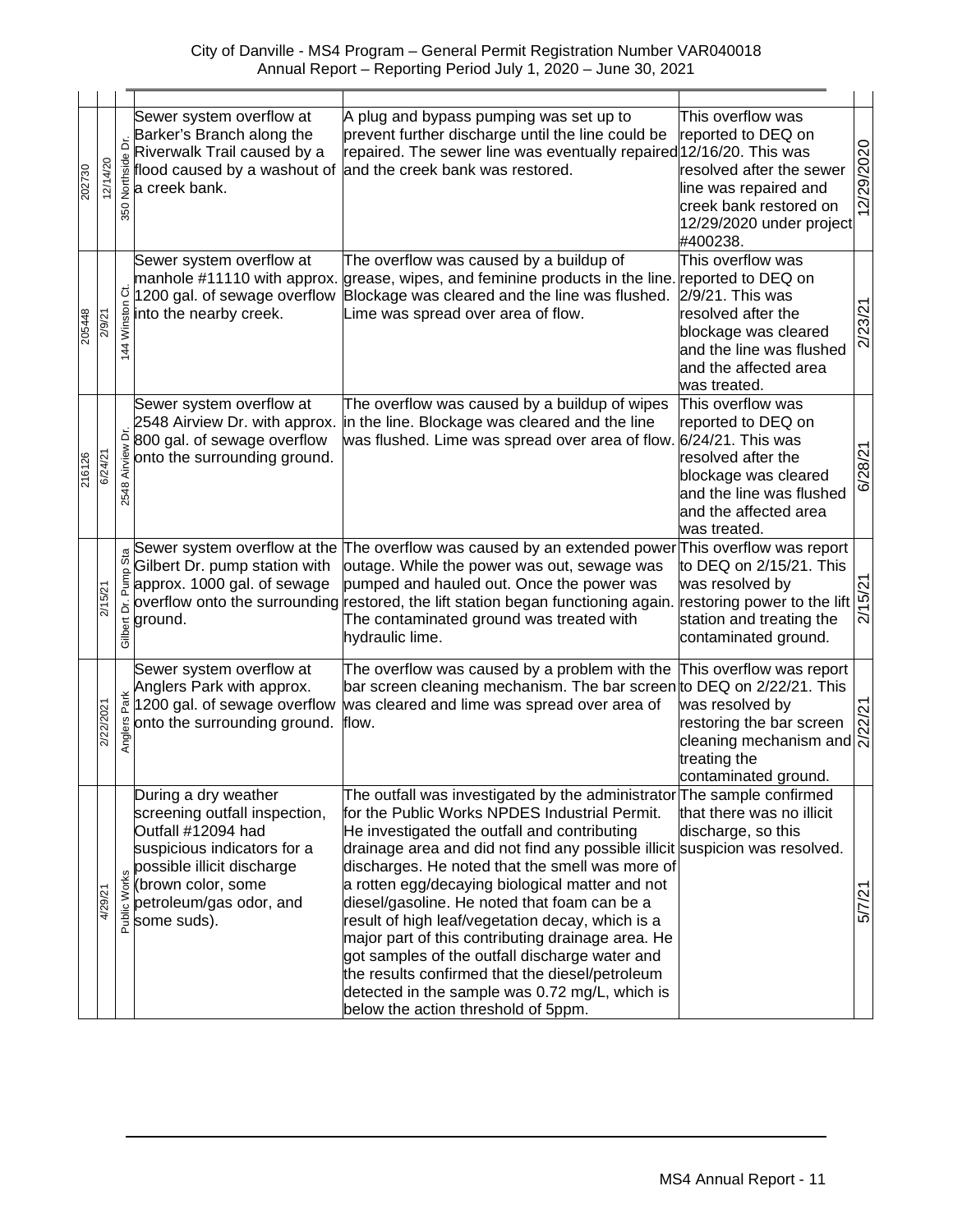### **MCM #4: Construction Site Stormwater Runoff Control**

#### **I.E.4.d(1)(a)**

All land disturbing projects that occurred during the reporting period from July 1, 2020 – June 30, 2021 have been conducted in accordance with the current Virginia Erosion and Sediment Control Handbook and the Virginia Stormwater Management Handbook.

#### **I.E.4.d(2)**

#### **Number of Inspections:**

A total of 794 inspections were completed for land disturbing activities during this reporting cycle.

#### **I.E.4.d(3)**

#### **Enforcement Actions Taken:**

When a violation is encountered during an inspection, the first step is a verbal or informal written notification to the permittee with a due date. If the verbal/informal written notification is not addressed within the timeframe, an Inspection Report listing the violations with a correction due date is issued. If the violations still persist, if the violations were minor in nature, a second notice Inspection Report may be sent with an extended due date. If the items are more significant, a Notice To Comply will be sent to the permittee with a due date. If the Notice to Comply is not adequately responded to, a Stop Work Order is issued, meaning all other land disturbing work must stop until the violation is resolved. Stop Work Orders are also used when someone is working without an approved plan.

There were 21 total verbal notices given during the reporting period. All notices were either verbally given to the responsible party or provided via phone call (five verbal notices were elevated to written Inspection Reports). There were 22 total written Inspection Reports given during the reporting period. There were six total written Notices to Comply given during the reporting period. All violations have been resolved. See attached Inspection summary.

No Stop Work Orders were issued during the reporting period.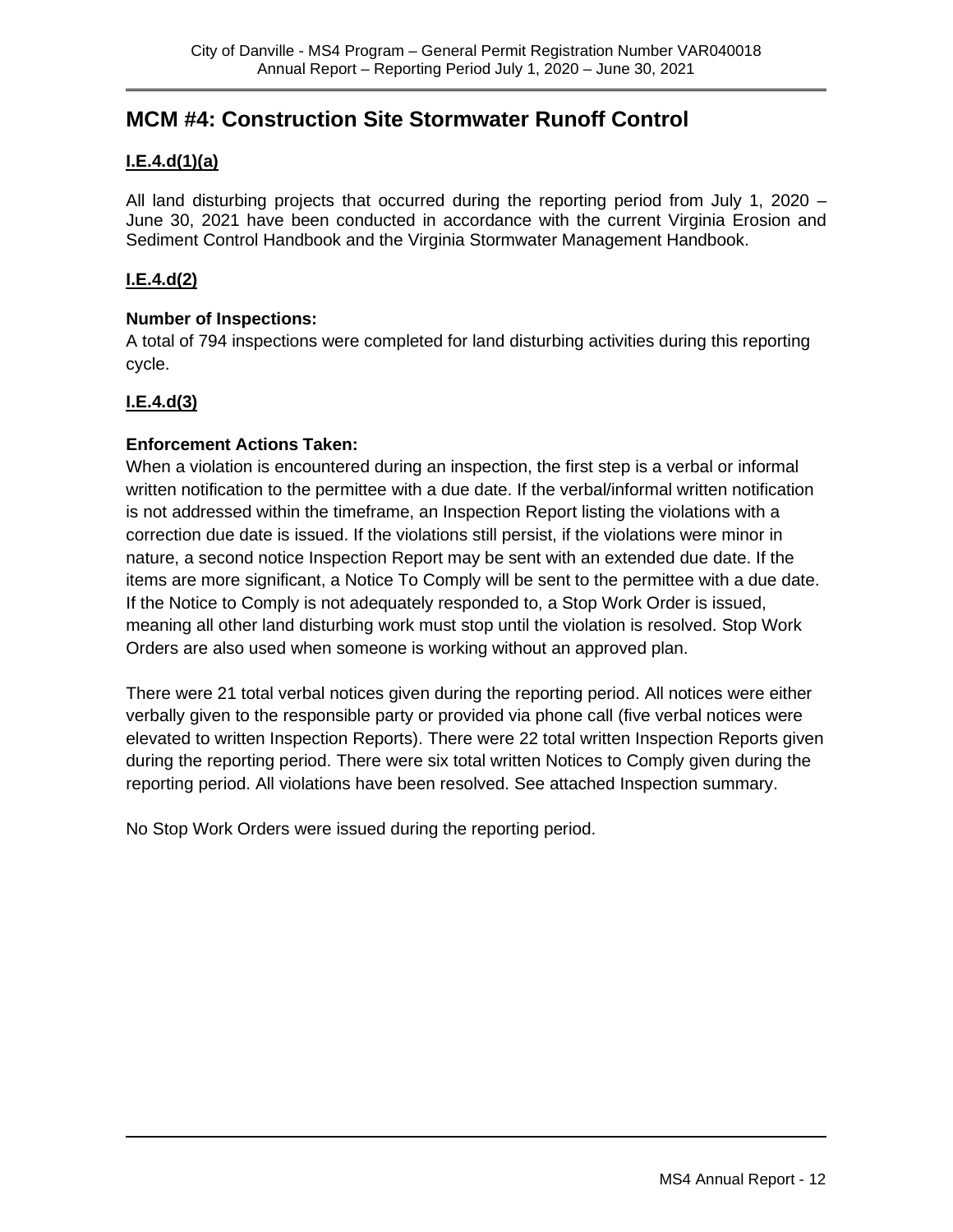### **MCM #5: Post Construction Stormwater Management**

#### **I.E.5.i(1)(a)**

There were no inspections performed on privately owned stormwater management facilities during this reporting period. In accordance with a corrective action given from the 2020 MS4 Audit, the City of Danville will provide a schedule to DEQ to ensure that all privately owned stormwater management facilities are inspected every 5 years.

#### **I.E.5.i(1)(b)**

There were no enforcement actions initiated during this reporting period.

#### **I.E.5.i(2)**

There were 25 inspections conducted on stormwater management facilities owned/operated by the City of Danville.

#### **I.E.5.i(3)**

There were two significant maintenance items recommended from inspection reports during this reporting period. A summary of these items is shown in the following table. The City of Danville plans to make the necessary repairs to these facilities by 11/17/2021. No other maintenance activities were performed on stormwater management facilities owned/operated by the City of Danville during this reporting period.

| Fac. | Address/                          | <b>BMP</b>                      | Lat         | Long         | <b>Significant Maintenance</b>                                                     |  |
|------|-----------------------------------|---------------------------------|-------------|--------------|------------------------------------------------------------------------------------|--|
| ID   | Insp. Date                        | <b>Type</b>                     |             |              | <b>Items</b>                                                                       |  |
| 1144 | E Franklin<br>Tpke<br>Insp. Date: | 36.61766889<br><b>Detention</b> |             | -79.37191972 | Rip-rap at outlet appears<br>to be clogged/sedimented<br>over. Rip-rap needs to be |  |
|      | 5/17/21                           |                                 |             |              | refreshed/replaced.                                                                |  |
| 1145 | Nordan Dr                         | Detention                       | 36.62667556 | -79.39711444 | Scour along concrete<br>flume coming from Nordan<br>Dr. Side slopes have bare      |  |
|      | Insp. Date:<br>5/17/21            |                                 |             |              | areas (stabilize). Debris<br>around riser. Dead tree on<br>fence.                  |  |

#### **I.E.5.i(4)**

Two new stormwater management facilities were brought online during this reporting period and submitted to and accepted on either the Stormwater Construction General Permit database or the BMP Warehouse. See summary below: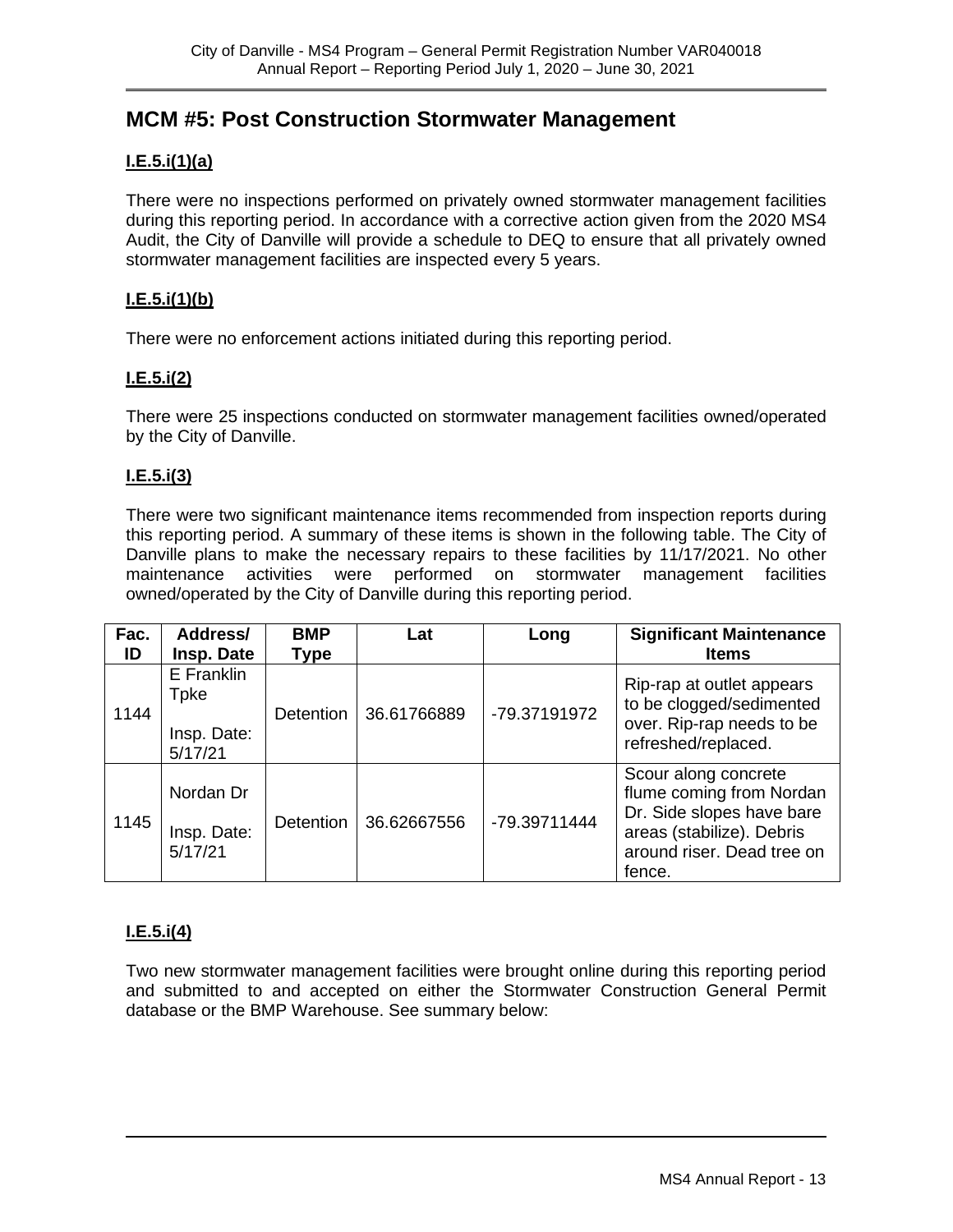| <b>Date</b><br><b>Installed</b> | <b>Facility Name</b>                                 | <b>BMP Type</b>                 | <b>Acres</b><br><b>Treated</b> | <b>VAHU6</b> | Lat     | Long       |
|---------------------------------|------------------------------------------------------|---------------------------------|--------------------------------|--------------|---------|------------|
| 12/1/20                         | Danville<br>Pittsylvania<br><b>County Services</b>   | Underground<br><b>Detention</b> | 11.39                          | <b>RD37</b>  | 36.5969 | $-79.4153$ |
| 12/16/20                        | City of Danville<br>(Mt. Cross Rd.)<br>Improvements) | Dry Detention<br>Pond           | 2.21                           | <b>RD36</b>  | 36.5984 | $-79.4298$ |

#### **I.E.5.i(5)**

All BMPs brought online during this reporting period have been submitted electronically to the Stormwater Construction General Permit database or the BMP Warehouse by October 1, 2021.